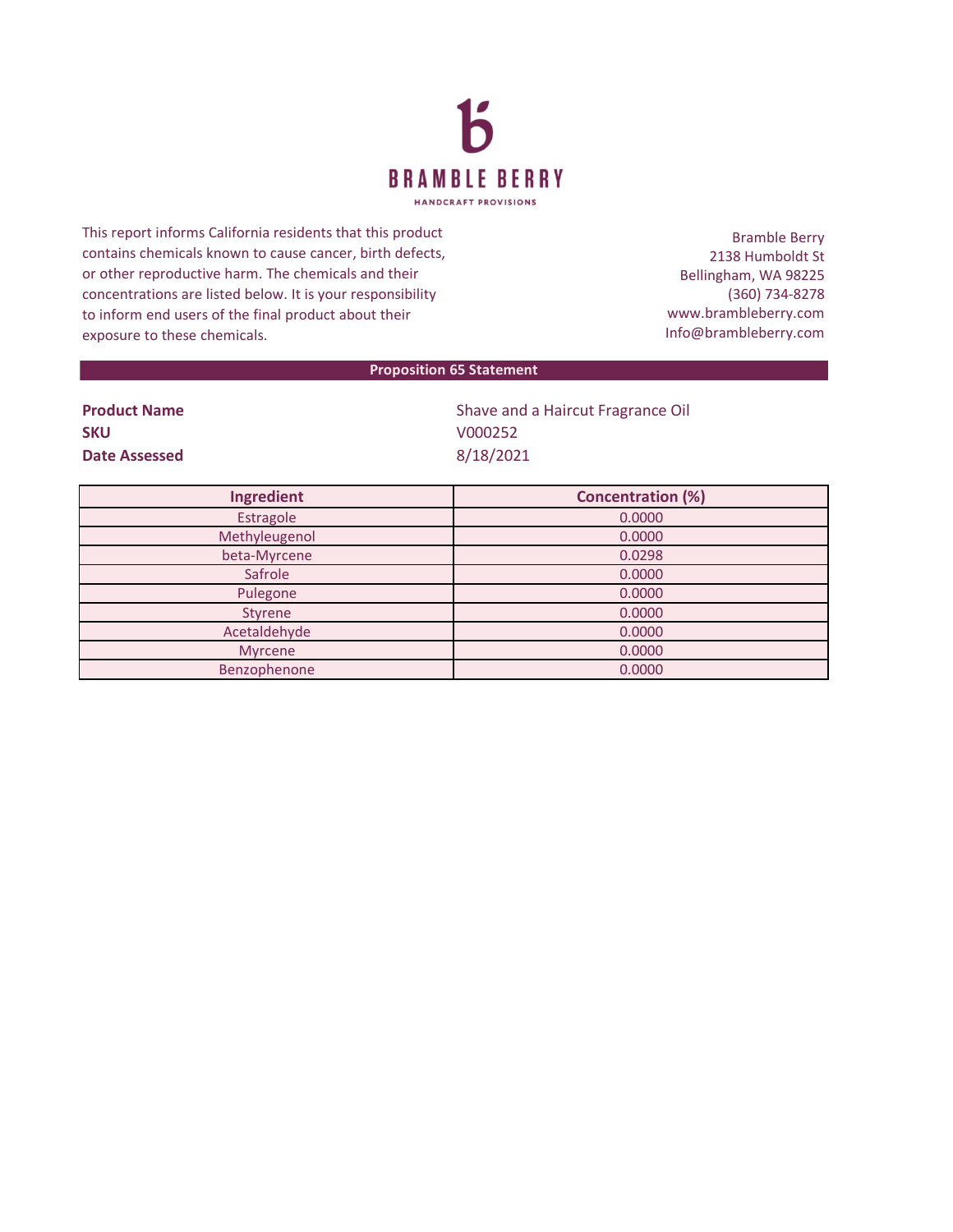

This report reflects the safe usage rates for this fragrance formula based on the International Fragrance Association (IFRA) 48th Amendment standards. IFRA reviews thousands of ingredients and issues guidelines for their usage, or bans the use of certain ingredients.

Bramble Berry 2138 Humboldt St Bellingham, WA 98225 (360) 734-8278 www.brambleberry.com Info@brambleberry.com

## **IFRA Statement - 48th Amendment**

**SKU** V000252 **Dated Assessed** 2/21/2018

**Product Name Shave and a Haircut Fragrance Oil** Shave and a Haircut Fragrance Oil

| <b>Category</b> | Max. Usage (%) |
|-----------------|----------------|
|                 | 0.00           |
|                 | 0.80           |
| з               | 17.30          |
| 4               | 40.00          |
|                 | 27.20          |
| 6               | 0.00           |
|                 | 8.70           |
| Я               | 3.80           |
| 9               | 9.70           |
| 10              | 4.80           |
| 11              | 100.00         |

The IFRA Standards regarding usage restrictions are based on safety assessments by the Panel of Experts on the Research Institute for Fragrance Materials (RIFM) 48th Amendment, and are enforced by the IFRA Scientific Committee. Evaluation of individual fragrance ingredients are made according to the safety standards contained in the relevant section of the IFRA Code of Practice. It is your responsibility to ensure the safety of the final product with more testing if needed.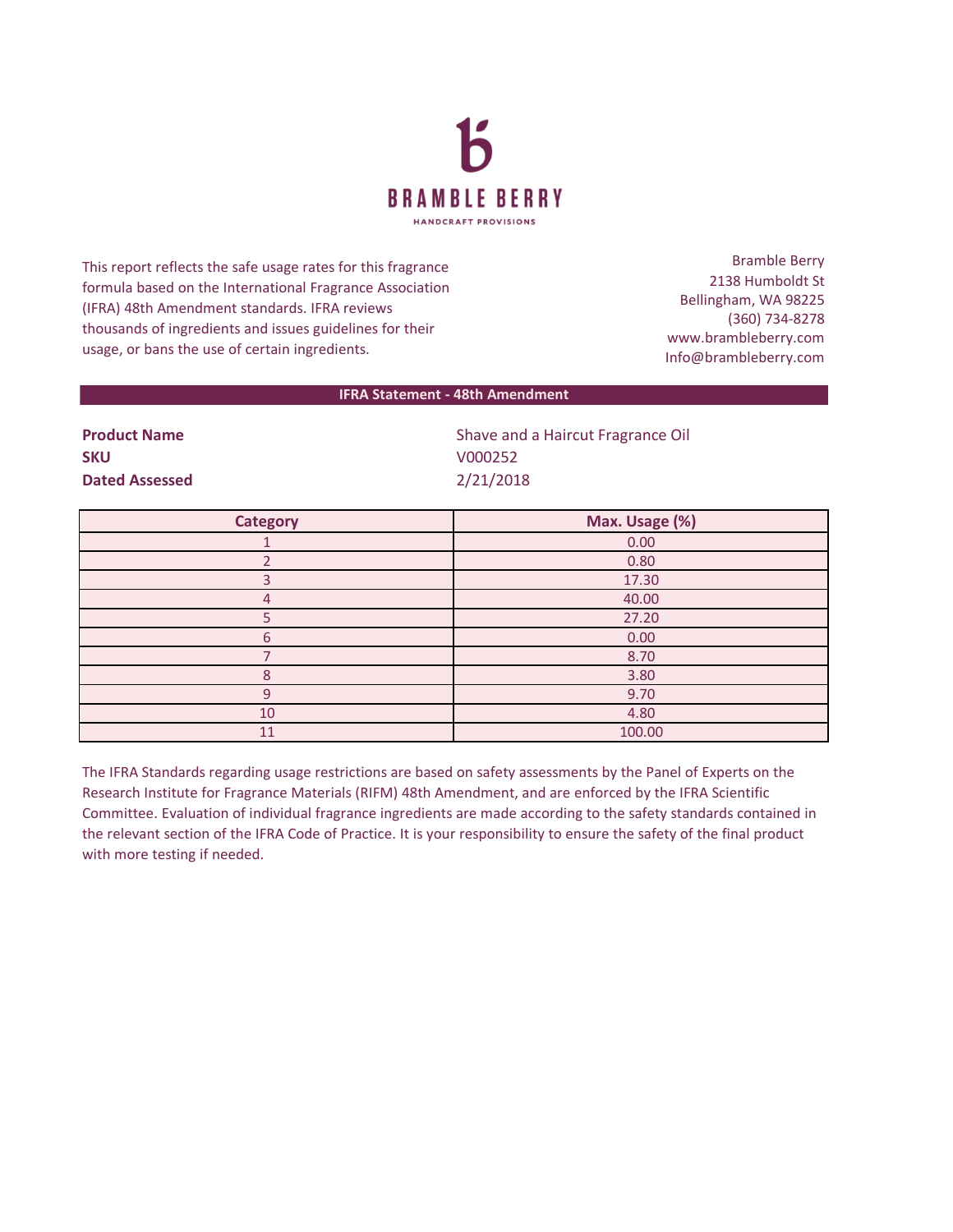

This report reflects the safe usage rates for this fragrance formula based on the International Fragrance Association (IFRA) 49th Amendment standards. IFRA reviews thousands of ingredients and issues guidelines for their usage, or bans the use of certain ingredients.

Bramble Berry 2138 Humboldt St Bellingham, WA 98225 (360) 734-8278 www.brambleberry.com Info@brambleberry.com

## **IFRA Statement - 49th Amendment**

| <b>SKU</b>            |
|-----------------------|
|                       |
| <b>Dated Assessed</b> |
|                       |

**Product Name** Shave and a Haircut Fragrance Oil **SKU** V000252 **Dated Assessed** 3/3/2021

| <b>Category</b>  | Max. Usage (%) |
|------------------|----------------|
| $\mathbf{1}$     | N/A            |
| $\overline{2}$   | 2.50           |
| $\overline{3}$   | 0.70           |
| $\overline{4}$   | 8.80           |
| 5a               | 7.80           |
| 5b               | 0.30           |
| 5c               | 1.50           |
| 5d               | 0.10           |
| $\boldsymbol{6}$ | N/A            |
| 7a               | 0.70           |
| 7 <sub>b</sub>   | 0.70           |
| $\, 8$           | 0.10           |
| 9                | 3.40           |
| 10a              | 3.40           |
| 10 <sub>b</sub>  | 22.00          |
| 11a              | 0.10           |
| 11 <sub>b</sub>  | 0.10           |
| 12               | 100.00         |

The IFRA Standards regarding usage restrictions are based on safety assessments by the Panel of Experts on the Research Institute for Fragrance Materials (RIFM) 49th Amendment, and are enforced by the IFRA Scientific Committee. Evaluation of individual fragrance ingredients are made according to the safety standards contained in the relevant section of the IFRA Code of Practice. It is your responsibility to ensure the safety of the final product with more testing if needed.